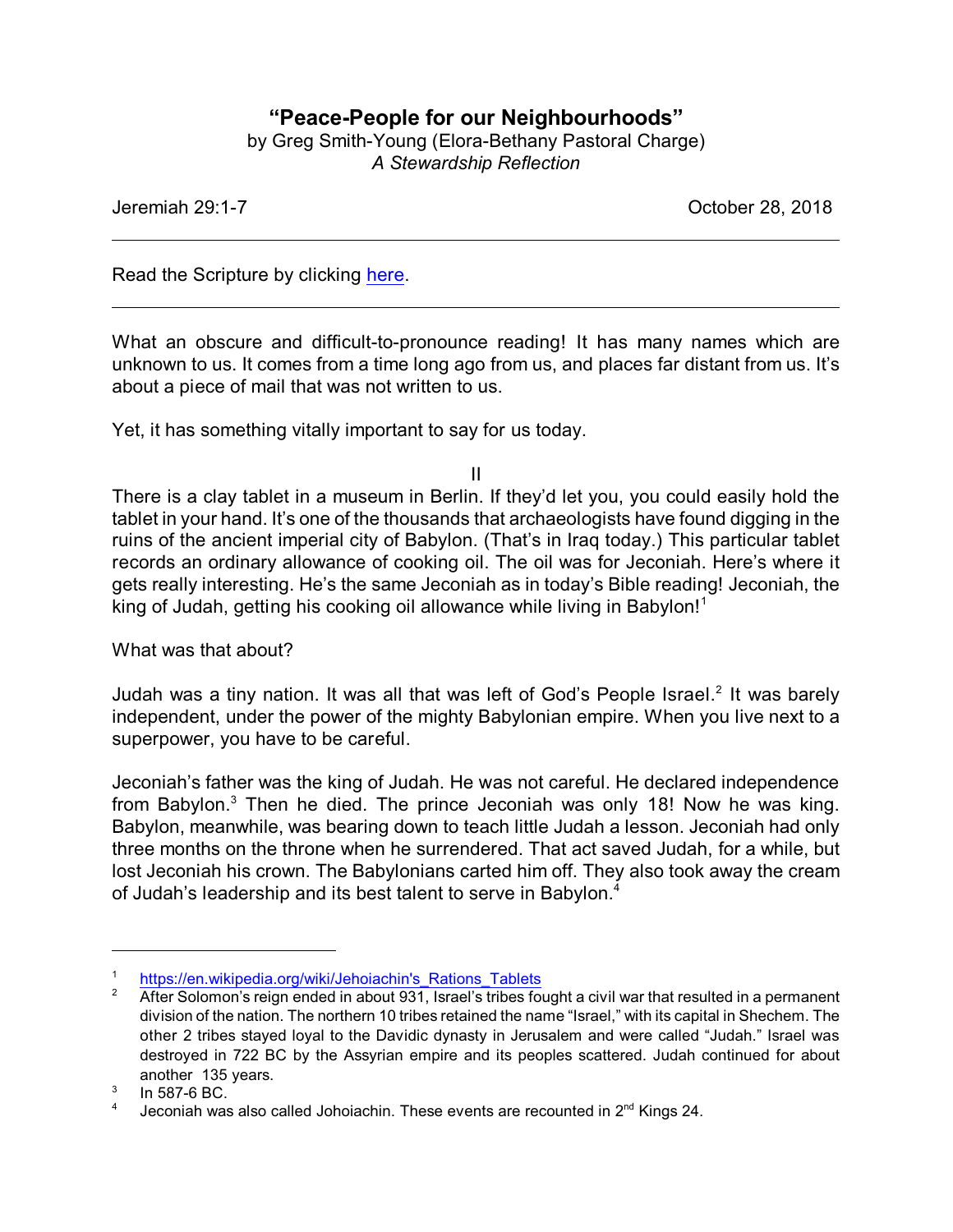It could have been much worse. In Babylon, they were not slaves. They could live normal lives. They were even looked after, somewhat, with things like cooking oil.

But they were not home. They could not go home. They were refugees, deported from all they had known and treasured. It seemed God had forgotten them.

III

Meanwhile, there were still people in Judah. One was Jeremiah, a prophet of God. Long before, he was warning anyone who would listen — not many did — that this disaster of defeat and exile was going to happen. Now it had, and Jeremiah's work for God changed. God's People were full of despair. They did not need warnings anymore. Instead, Jeremiah spoke words of comfort and purpose.

That's what today's reading is. It is a letter he wrote to those exiles far away. It was a word from God they needed to hear.

They needed to hear why all this had happened. God had not forgotten them, but they had forgotten God. God's People had drifted from the life God was creating them for, the mission God was calling them to, their covenant relationship with God. All the warnings of prophets like Jeremiah had not worked. So now, yes, God was disciplining them with exile. But God had not given up on them.

They needed to settle in for the long haul. This was not going to end anytime soon.<sup>5</sup> This strange place was their new home. So build, plant, invest, have families. Babylon was now their community. They were not going anywhere else for a long time, because that was where God wanted them to be.

IV

Then  $\dots$  well, this part is astonishing. $^6$  Through the prophet, God says to God's People:

*Promote the shalom of the city where I have sent you into exile. Pray to the Lord for it, because in its shalom you will have shalom.*

"Shalom" is a precious word. It often gets translated as "peace," but shalom means much more. When everyone flourishes, when all is whole and well, when there is justice and

<sup>5</sup> In fact, it was soon to get worse. With Jeconiah deported, Judah's new king was his uncle Zedekiah. Although the Babylonians put him in power, ten years later he too rebelled against the empire. This time, the Babylonians destroyed Jerusalem, killed thousands, despoiled the land, and deported many more. These events in 587-6 BC were the end of Judah as a nation, and deepened the "Babylonian Captivity" period in the history of God's People [\(https://en.wikipedia.org/wiki/Babylonian\\_captivity]((https://en.wikipedia.org/wiki/Babylonian_captivity)).

<sup>&</sup>lt;sup>6</sup> These words "are so remarkable for their advice to the exiles that they are without parallel in the literature of antiquity (especially v. 7)." Charles L. Feinberg, "Jeremiah," in Frank E. Gaebelein (ed), The Expositor's Bible Commentary (Grand Rapids, MI: Zondervan, 1986), 6:553.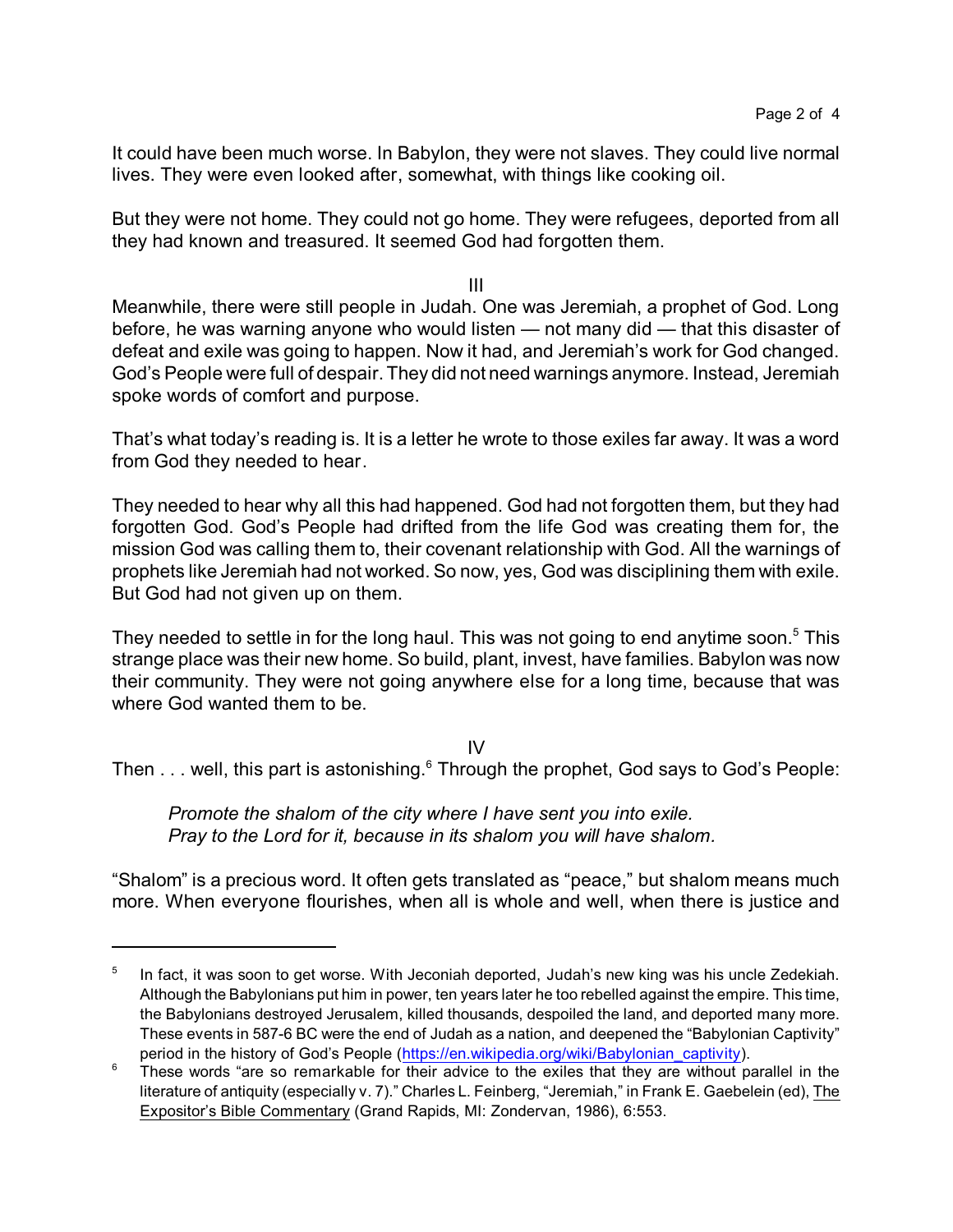delight, that is shalom. When each person's vital needs are met, and each person's gifts are used well, that is shalom. $^7$  Shalom is God's design for creation and God's purpose for salvation. $^8$  Shalom is "the way things ought to be." $^9$ 

God tells this small community of God's People, a dislocated minority of diminished status and little security, that it has a purpose, a mission, work and responsibility. This is for itself, and for the larger community: Babylon! Their captors and enemies even. The mission of God's People is shalom for Babylon.

This God's word for us too. It's what we're about. Our mission as God's People is shalom. God uses us to bring shalom for our neighbourhoods, the places and relationships into which God is placing us. Shalom: flourishing, wholeness, wellness, justice and delight, where needs are met and gifts used.

It's so tempting to focus in ourselves. More so when we are under pressure and feeling insecure. Especially when we are in some sort of crisis. Particularly when it does not feel like home anymore. We are tempted to withdraw our gaze into our own needs, our own sustenance, our own life. Certainly that was a temptation — a very understandable temptation — for that group of Israelite exiles stuck in Babylon.

But God had more for them. God has more for us.

*Promote the shalom of the places where I am sending you. Pray to the Lord for them, because in their shalom you will have shalom.*

V

Pray for them.

Here are some maps. These are of Elora-Salem and Fergus. This one shows all of the Centre Wellington. And this is of our whole region.

Within these area are most of our neighbourhoods.

I am inviting you to do this. This board will be at the back of our sanctuary. Over the next while, starting today, you can take a pin and mark where your home is. Use whichever of those maps is best for that. Your home centres one of your neighbourhoods.

Then, place another pin somewhere else where you spend a lot of time. It might be where you work or go to school. It might be a place where you play, like the community centre or

Cornelius Plantinga, Jr., Not the Way It's Supposed to Be: A Breviary of Sin (Grand Rapids, MI: Eerdmans, 1995), 10.

<sup>8</sup> Ibid, 16.

<sup>9</sup> Ibid, 10.